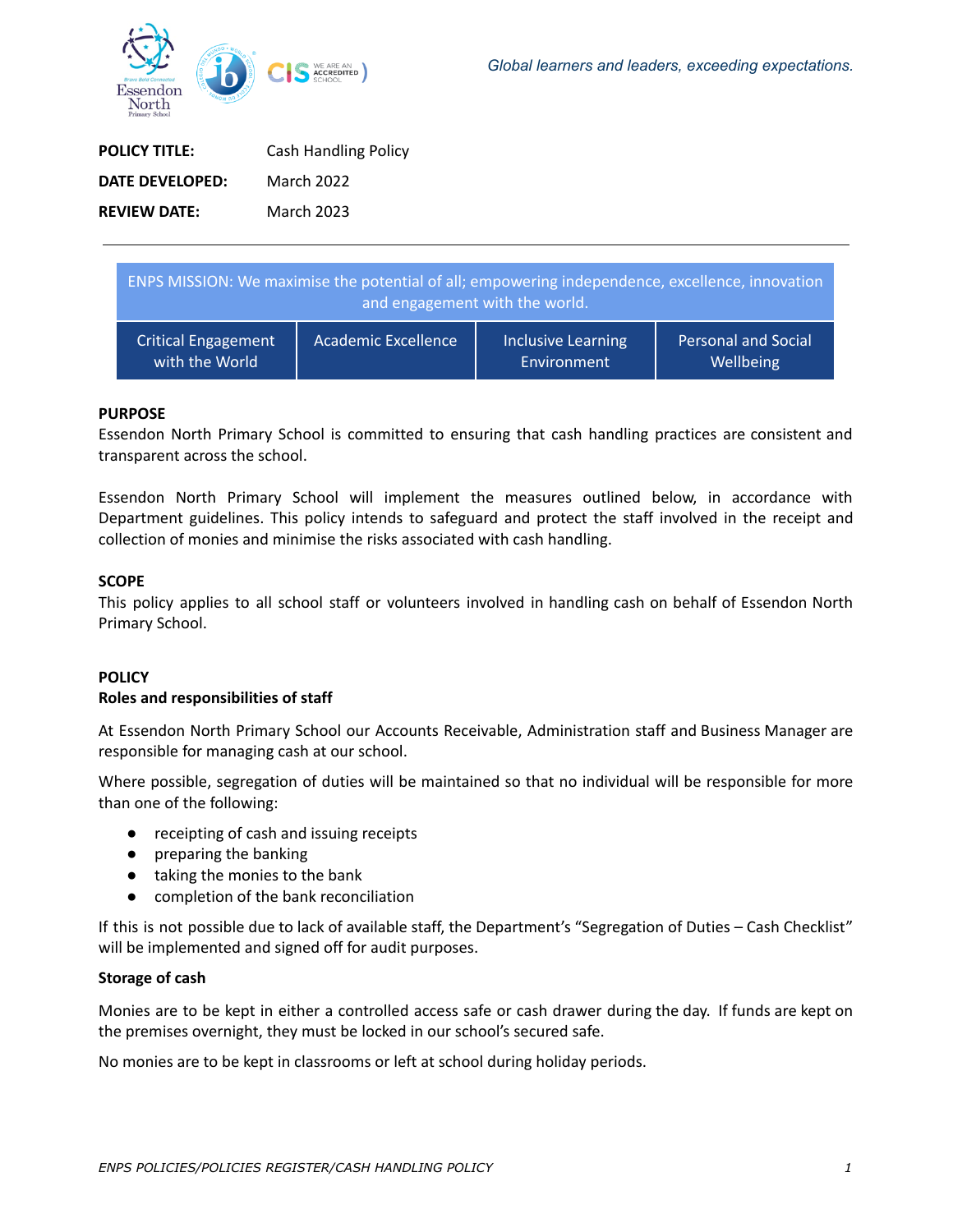

All monies that are collected in the classroom will be forwarded to the office in the plastic zip lock bags with the class details on the outside, by the classroom teacher responsible as soon as possible after collection.

Money collected away from the classroom or general office (e.g BBQ or Community Fair) is to be handed to the office on the day of receipt unless circumstances make this impracticable. Money received away from the office must be double counted at the point of collection and a control receipt issued before it is provided to the office for banking.

## **Records and receipting**

All receipts are to be processed in CASES21 as quickly as practicable upon receiving the funds.

Monies received from the classroom will be entered into CASES21 and receipts returned to the classroom to be handed out to students within 48 hours.

Where monies are received over the counter at the office they will be entered into CASES21 and an official receipt issued to the payer.

A CASES21 bank deposit slip will be printed and reconciled with total receipts for the day and with the total of cash/cheques to be banked.

Cash funds are to be banked daily and at different times of the day, as applicable.

No receipt is to be altered. Where a mistake is made, approval must be sought before reversing the incorrect receipt. Copies of the incorrect receipt should be retained with details of why it was reversed.

Prior to a receipt batch being updated a receipt can be reprinted if necessary. The word REPRINT appears on the receipt. After the batch has been updated, if a copy of the receipt is requested the Family Statement, Family Matching Transactions Report or the Family Transaction History can be printed.

## **Cheques**

No personal cheques are to be accepted.

All cheques received by mail are to be entered in a remittance book, and all cheques, which have not already been crossed "not negotiable", should be crossed as soon as they are received.

## **Fundraising**

Two staff members will be designated as 'Responsible Persons' for all school fundraising events or other approved events where monies may be collected, for example, the School's Community Fair and/or fundraising BBQ. The form which will be completed is the Cash Handling Authorised Form Fundraising Collection.

## **Reporting concerns**

Discrepancies that cannot be accounted for must be reported to the Principal.

All cases of suspected or actual theft of money, fraud, misappropriation or corruption are to be reported to the Executive Director, Audit and Risk Division by email addressed to: fraud.control@edumail.vic.gov.au